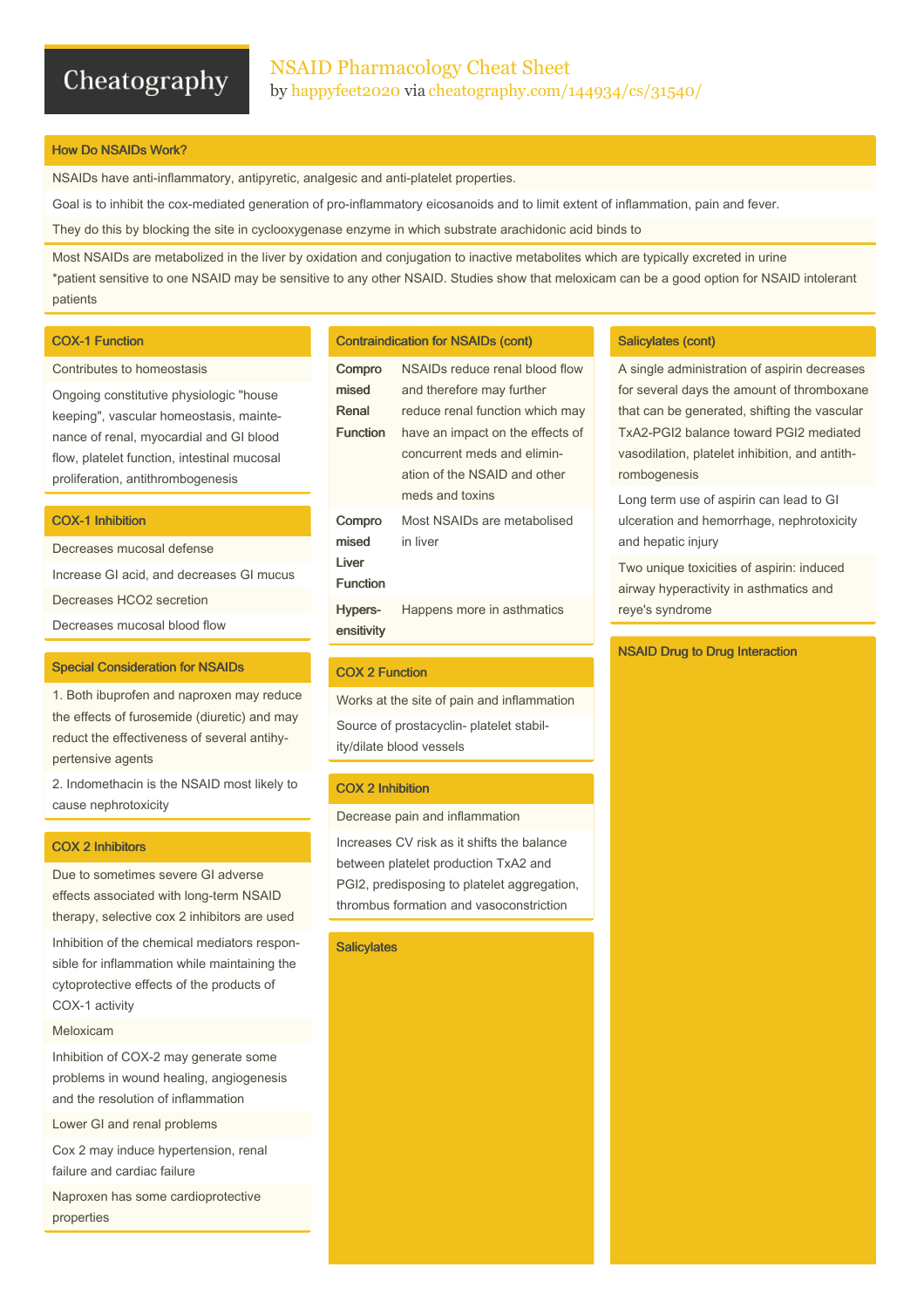| <b>Contraindication for NSAIDs</b> |  |  |
|------------------------------------|--|--|
|                                    |  |  |

| <b>Reye's</b> | For patients under 18 |
|---------------|-----------------------|
| Syndone       | years old             |
| Pregnancy     |                       |

Includes Aspirin which acts in an irreve‐ rsible manner by acetylating the active site serine residue in both COX-1 and COX-2

Daily low dose aspirin is used as an anti-t‐ hrombogenic agent for prophylaxis and post event management of MI and stroke

Aspirin is antithrombogenic because of its irreversible inhibition of COX, which prevents platelets from biosynthesizing TxA2

Within an hour of aspirin, the effects of COX-1 activity on newly formed platelets is irreversibly destroyed (acetylated) therefore TXA2 cannot be produced

| Wendy's<br><b>LAMP</b>          | mnemonic for remembering<br>drug interactions                                                                                                                                                                                                  |
|---------------------------------|------------------------------------------------------------------------------------------------------------------------------------------------------------------------------------------------------------------------------------------------|
| Warfarin                        | May increase risk of<br>bleeding- Monitor PT and<br><b>INR</b>                                                                                                                                                                                 |
| Lithium                         | May increase lithium plasma<br>levels and decrease its<br>clearance renally- need to<br>monitor                                                                                                                                                |
| <b>ACE</b><br><b>Inhibitors</b> | may decrease antihyperten-<br>siuve effects so need to<br>monitor BP and CV function                                                                                                                                                           |
|                                 | NSAIDs increase BP and<br>decrease affects of diuretics,<br><b>ACE inhibitors and ARB</b><br>which all relax blood vessels<br>as NSAIDs inhibit cox-2 in<br>kidneys which decreases<br>sodium excretion due to a<br>decrease in prostaglandins |
|                                 | NSAIDs may increase fluid<br>retention and decrease blood<br>flow to the kidneys as they<br>block prostaglandins which<br>dilate blood vessels and<br>allow O2 to reach kidneys                                                                |
| Methot-<br>rexate               | May lead to an increase in<br>methotrexate toxicity- don't<br>administer within 10 days of<br>high dose methotrexate                                                                                                                           |
| Probenecid                      | May lead to reversal or<br>uricosuric effects                                                                                                                                                                                                  |

Sponsored by CrosswordCheats.com Learn to solve cryptic crosswords! <http://crosswordcheats.com>

By happyfeet2020

[cheatography.com/happyfeet2020/](http://www.cheatography.com/happyfeet2020/)

Published 13th April, 2022. Last updated 12th April, 2022. Page 2 of 3.